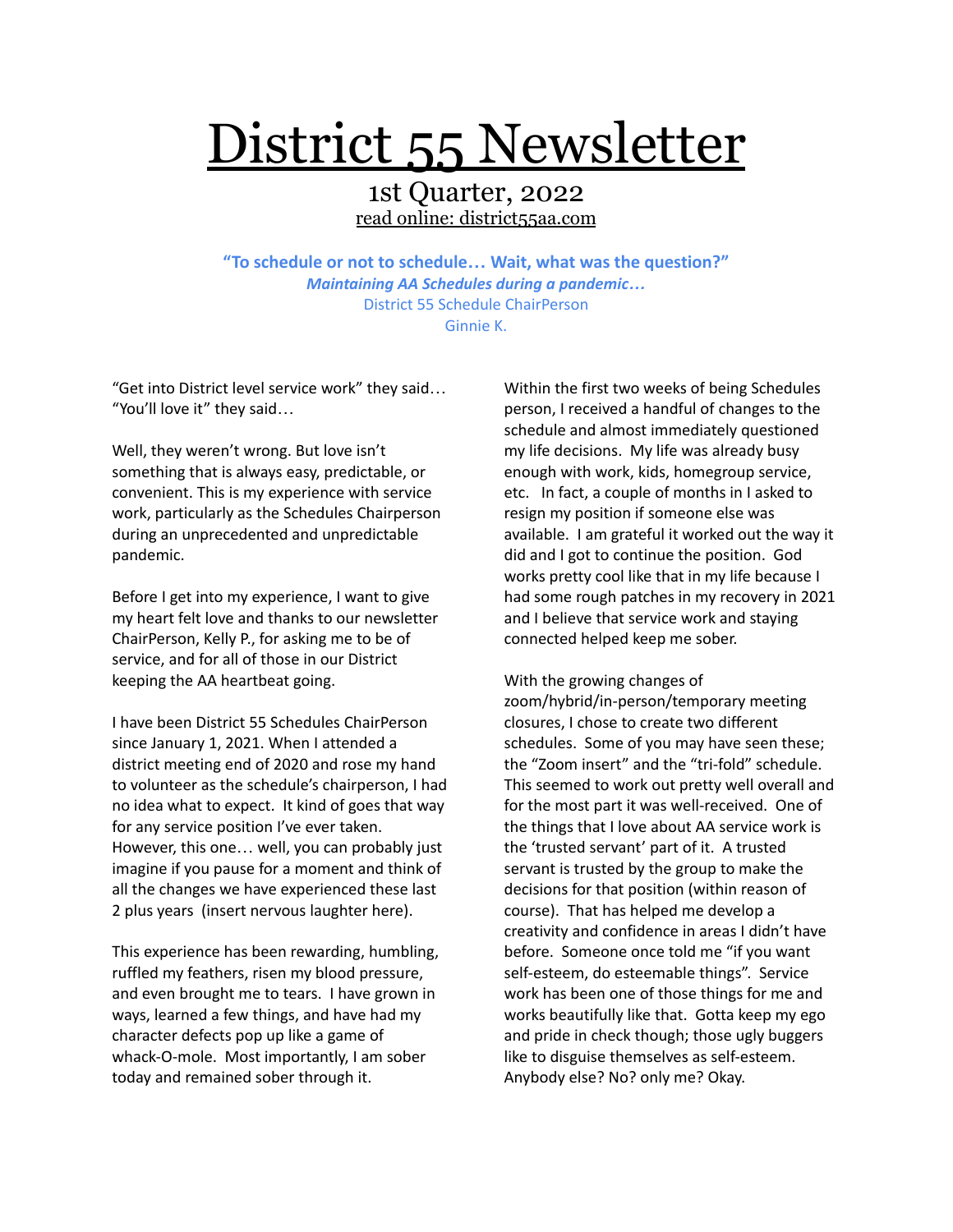To give an example of the vast number of changes that took place for our schedules last year…I have 35 different renditions of 2 separate schedules with a total of 70 separate schedules with updates and changes. That blows even my mind but not just for the reasons of the sheer numbers. It blows my mind that AA, all over the globe, kept growing forward despite the constant changes and unknowns. And if anyone dislikes drastic changes and unpredictability it's an alcoholic like me! But here we are! Here we all are! Because one alcoholic reached out to another, and those alcoholics continue to be of service. One day at a time.

This position may have been one that really threw me for a loop, but it also really changed my perspective on District level service work and what it takes to keep some of the things in AA going and it got me connected in ways that I never was before. I have gotten emails, calls, texts, and random times, asking about meetings, or letting me know of updates, or to ask for additional schedules. The great thing about that, for an alcoholic like me, is that my HP, God, puts those interruptions in my day exactly when I need them; when I need to get out of my own self.

It's always easy to say a service position is 'easy', but until I step my feet into that role, I truly have no idea. I have a great deal of appreciation for all of those who have served at any level in AA at any time, and especially these last two years. Of my time in service work and in AA, service these last two years has proven to be the most challenging.

But guess what? I GET to be here, I GET to be sober, I GET to write something about it. And that sisters and brothers is what it is about.

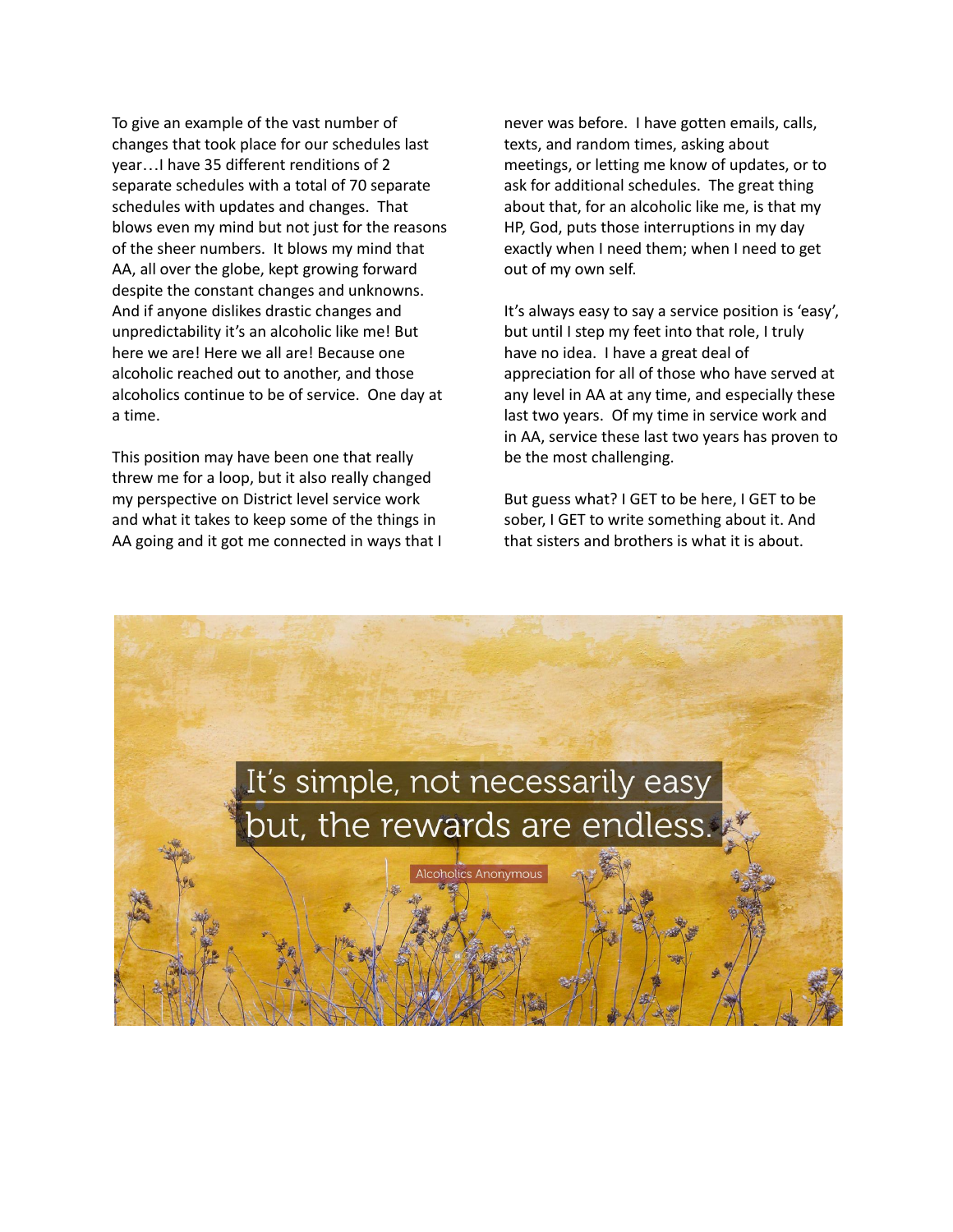## District 55 has open trusted servant positions

Have you ever wondered what it's like to serve at District Level? If so, come to a District 55 business meeting and see what it's all about! *We meet the* **3rd Tuesday of every month at 7:00 pm at the American Legion Hall** (107 E. Prairie St.)

#### Current service opportunities on the District 55 committee:

**Alternate DCM**: Serves as back up for regular district committee member. Acts as the District Registrar by maintaining current records of the District Groups, group contacts (usually GSR and Alternate GSR) and working with the Area 92 Registrar (Alternate Delegate) to maintain currency with Area and GSO.Assist, participate, and share in the DCM's responsibilities, attending district and area meetings where feasible, depending upon local needs.

**Accessabilities Chair:** The Accessibility chair assists A.A. members who have a variety of challenges in accessing the A.A. message in A.A. meetings, Twelve Step work and other A.A. service. The position ensures we carry the message of A.A. to: The alcoholic who Is deaf or hard-of-hearing; Alcoholics who are blind or have a visual impairment; A.A.s with physical challenges or chronic illnesses; Elder alcoholics; Parents or other caregivers; Under-served and remote communities

**Treatment Chair:** Carrying the message of recovery by bringing A.A. panel meeting (Bridge The Gap) into our District treatment facilities. In addition, demonstrate to the administrators and staff of those treatment facilities "how it works"; and to provide information about A.A. To offer informational programs for professional staff at inpatient and outpatient facilities in the district as needed/requested. See, also, page S46 of the Service Manual.

## <<<DISTRICT 55 ACTIVITIES CONTINUES TO CRUSH IT >>>

Who says we can't dance SOBER?! The 80's themed Valentine's Day dance on February 12 $^{\rm th}$  was a huge success. We had lights, fog, lip syncing, music and games for the kids and adults. Participation and laughter was contagious, it was definitely something we want to repeat next year. Activities would like to give a gigantic shout out to Raul and Carlos for the light show and providing games for the crowd. Heather and Clifford gave an upbeat performance with guitars and head banging to Joan Jett – we have the video to prove it!

The St. Paddy's Day Speaker/Potluck on March 12<sup>th</sup> was well attended with every chair at the Legion taken. Jim W. shared his experience, strength, and hope and received a standing ovation. Many hands made that event the smoothest so far. Many thanks to all members who consistently

show up early to help decorate and stay late to clean up.

The annual auction is set for Saturday, April 30<sup>th</sup> at The Sequim Prairie Grange/Macleay Hall. Set up begins at 9am with a meeting at 10am. The event is a potluck with hamburgers, hot dogs, and refreshments provided. Lunch will begin around noon with the auction starting at 1pm. Please bring donations the morning of April 30<sup>th</sup>, everything that is not sold must be taken home with the person who brings it. This is District 55's Activities fundraiser that helps support events all year round and helps pay for the annual Gratitude Dinner in November. Please come show support and enjoy the camaraderie all day long!

-Melissa L. & John P.